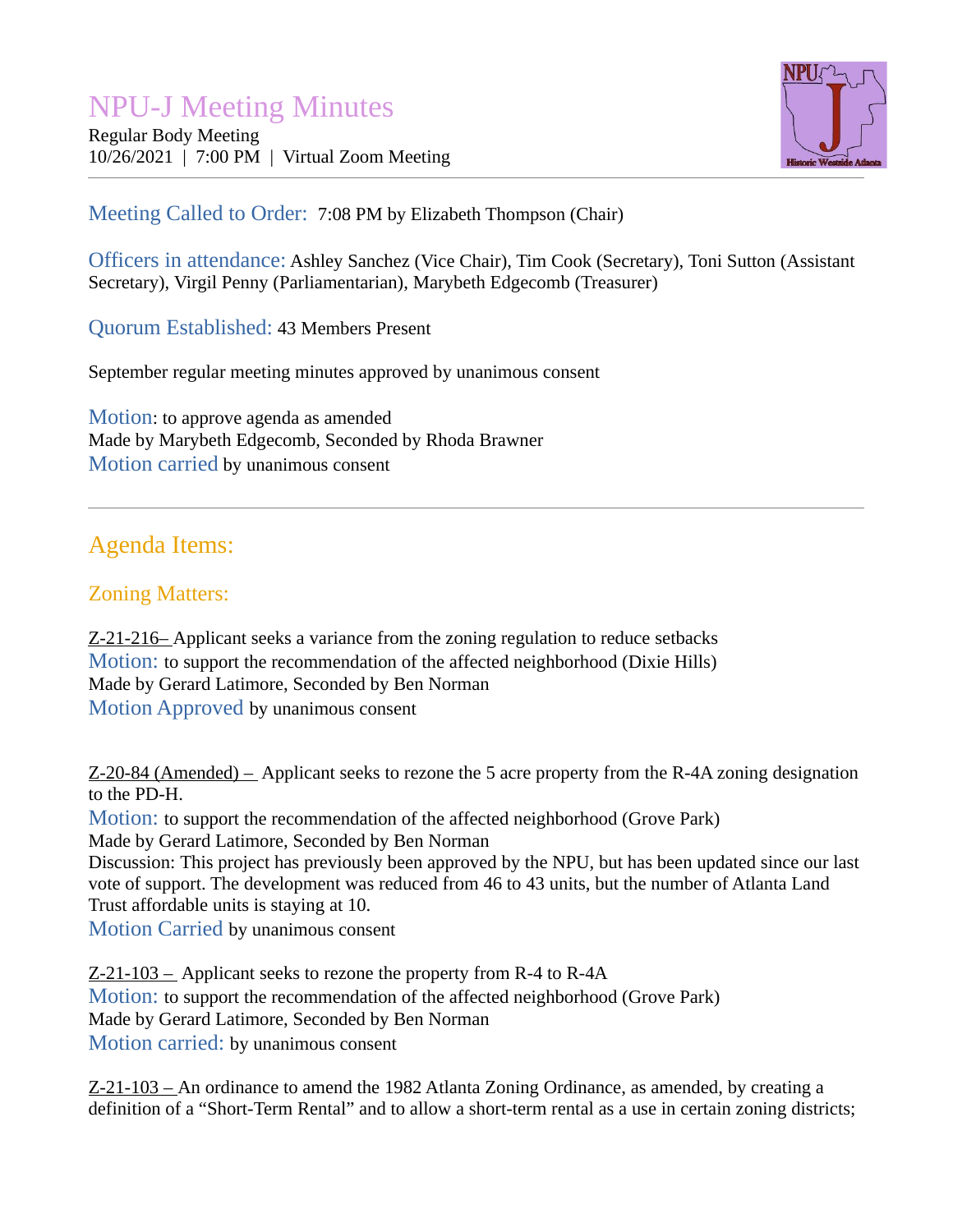Discussion: Current ordinance allows Short-Term Rental in some zoning designations, the proposed legislation (which already passed) sets up a registration requirement and rules around hosting Short-Term Rentals. *This zoning amendment* is simply a definition change to the Zoning Code which would be necessary to relate to those rules.

Motion: to support the text amendment

Made by Gerard Latimore, Seconded by Ben Norman

Discussion on the motion:

Concern over these rules in restricting homeowner's ability to rent their property, but also point made that this doesn't change the rules, it's just a perfunctory definition change to align with rules. Motion carried by counted vote 14 for, 4 against, 6 abstentions

#### Z-21-74 (Amended)- Ben Kamber

This vote tonight is on only the text amendment 21-O-0456, which covers amendment of MR-MU zoning designation, removal of parking minimums, and expanding Auxilliary Dwelling Unit allowances. It does not address the re-zoning of properties around MARTA Stations. This goes to the Zoning Review Board on Nov.  $4^{Th}$ 

Much of the presentation is redundant to what was presented at the last couple of NPU meetings. These changes are meant to derestrict the construction of more affordable housing. Not a silver bullet, but in addition to housing bonds, and rezoning that the city is also working on. wamended fact sheet.

Motion: to support Z-21-74 Made by Tim Cook, Seconded by Ben Norman Motion carried by counted vote 10 for, 5 against, 4 abstentions

#### Presentations/Announcements:

Atlanta Police Department Zone 1: Major Collier, kcollier@atlantaga.gov, 404-275-9387 fmzygaj@atlantaga.gov -Complaint about activity around Pine Acres, including drug dealing, fighting and guns. -Reports of multiple incidents of folks trying car doors, and scoping the neighborhood - Interested in starting a neighborhood watch – Talk to the Crime prevention inspector – Specializes in forming neighborhood watches- contact Jill Word [jword@AtlantaGa.Gov](mailto:jword@AtlantaGa.Gov)

Atlanta Fire Rescue: Ray Hampton, rhampton@atlantaga.gov 404-546-4438 Still wearing masks on house calls, and limiting some non-emergency services. Can contact Fire for smoke alarm installation "Closed door policy" – recommended to keep bedroom doors closed at night to slow spread of fire if one occurs. Can save lives of the residents in a home.

Code Enforcement: Officer Parham, Cell: 404-295-6045, [tparham@atlantaga.gov](mailto:tparham@atlantaga.gov) Some specific properties currently in process, officer Parham to follow up.

Public Works Solid Waste Education & Enforcement Team (SWEET): Officer Knight [oknight@atlantaga.gov,](mailto:oknight@atlantaga.gov) 470.270.5636 Schedule large items for bulk pickup through 311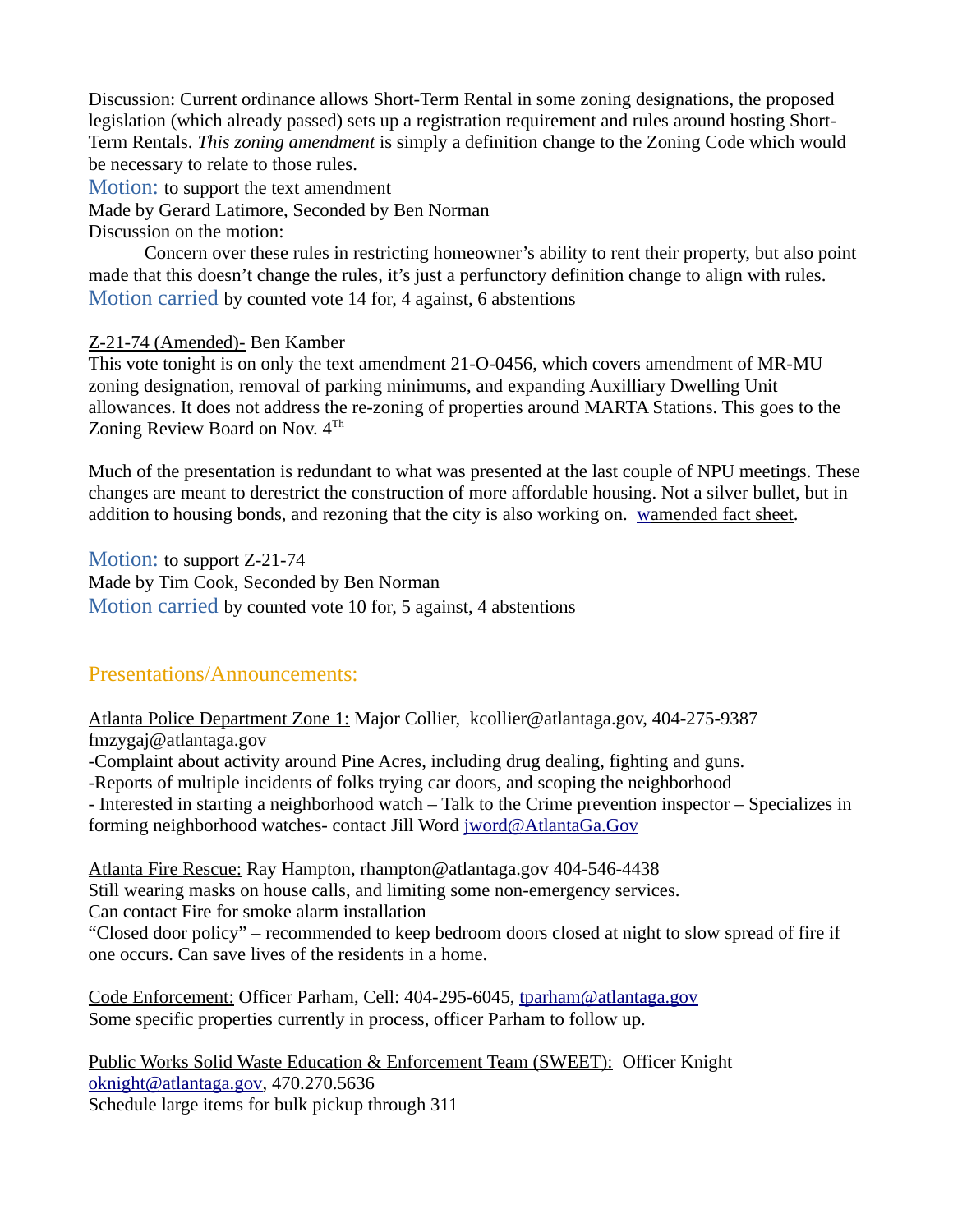ATL311 – Timothy Cannon [tlcannon@atlantaga.gov](mailto:tlcannon@atlantaga.gov)

Report municipal issues by dialing 311 or using ATL311 app, visit atl311.com, [atl311@atlantaga.gov](mailto:atl311@atlantaga.gov) Policing Alternatives (PAD) issues are reported through 311 to deal with non-emergency situations such as mental health issues, homelessness, poverty etc.

Councilmember Hillis' Office: Alan Holmes, 404-330-6044, drhillis@atlantaga.gov Worked with GA works on a 14 hour cleanup last Saturday. They will continue to work on street cleanups, and are taking requests for needed cleanup sites.

City Solicitor: Kierra Potter, kpotter@atlantaga.gov; 470-421-2812 No updates, but can take any questions

Atlanta Department of Parks and Recreation – Tara Buckner – Urban Planner for Parks and Rec Activate ATL: Recreation and Parks for All! Comprehensive Master Plan Taking Public Comments through November 19<sup>th</sup>, and hoping for City Council approval on Dec. 6th Email: Activate-atl@Atlantaga.gov Website: Activate-Atl.com

Atlanta Watershed – Kim Davis Care and Conserve program is still available

Please take our customer service survey!

Starting Annual Contract for Stormwater Upgrade and Repairs Services includes NPU:A-Z. for more info DWM Capital Improvement Projects visit<http://www.atlantawatershed.org/cip/>

Atlanta Land Trust: Karen Babino

No announcement, but posted last home owner class of the year. Register: www.atlantalandtrust.org

Office of Senator Horacena Tate: [horacena.tate@senate.ga.gov](mailto:horacena.tate@senate.ga.gov) District Liaison: [sherryb92@gmail.com](mailto:sherryb92@gmail.com)

State legislator districts will be redrawn. Special state legislative session in November.

Atlanta Public Schools - Aretta Baldon, District 2, aretta.baldon@atlanta.k12.ga.us (770) 744-1751 Atlanta Public Schools division of academics just finished series of parent meetings about the universal academic and mental health screeners. [https://www.youtube.com/channel/UCnMFDyc-](https://www.youtube.com/channel/UCnMFDyc-G4a6KBpVLrDXOaQ)[G4a6KBpVLrDXOaQ](https://www.youtube.com/channel/UCnMFDyc-G4a6KBpVLrDXOaQ)

Two ballot initiatives this voting season: Extension of 1) a 1 cent sales tax to fund school improvement and 2) the homestead exemption

Next Board Meeting November 8th

Planner's Report: Keyetta Holmes filling in for Cheedo

Comment period closed on Draft 2021 Comprehensive Development Plan

Upcoming NPU University courses: visit www.npuatlanta.org/npuucatalog or call 404.546.0158. Beginning the engagement process for the multi-year zoning ordinance rewrite, ATL Zoning 2.0 on November 2, 2021. The project will start with a series of virtual meetings, or "Idea Labs", which will provide opportunities for the public to learn more about zoning concepts that could potentially shape the new Zoning Ordinance. To learn more and register, please visit<http://atlzoning.com/idealabs>

Presentations: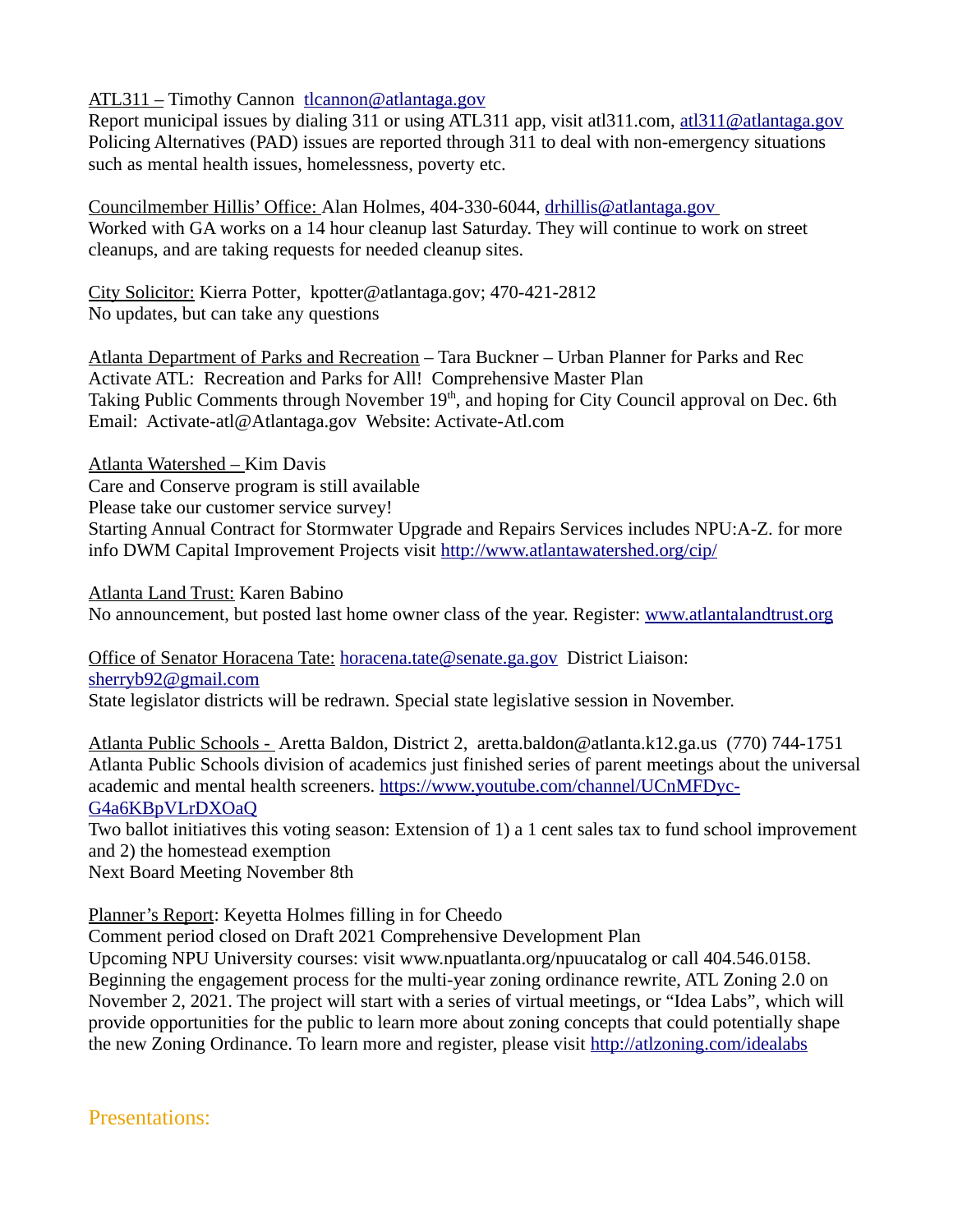AdHoc Citizens for a stronger Tree Ordinance -

Have created a citizen's draft in opposition to the Office of City Planning's Draft. Requesting a letter of support from the NPU for the citizen's draft Tree Ordinance. There are a number of concerns with the City's version, including lack of public appeals process, potential misuse of tree recompense funds, and lack of adequate protections for high value trees.

**[Presentation](https://1drv.ms/b/s!Ag-fa1etthGAhcVNa-9ikYSOi45BnQ?e=t5PXlx)** 

[TREE PROTECTION ORDINANCE COMPARISO](https://1drv.ms/b/s!Ag-fa1etthGAhcUhjbMlouS1YbpEfA?e=QtTcfG)N

Q: Are home owners allowed to cut some trees? What are priority trees?

Yes homeowners are allowed to cut up to 28 DBH of non-priority trees. Priority trees are based on both species and size, a high value species may be "priority" at a smaller diameter.

Motion: to extend the meeting 20 minutes Made by Tim Cook, Seconded by Ashley Sanchez Motion carried by unanimous consent

Motion: to provide the letter of support for the Citizen's draft (once presenter emails it to the chair) Made by Tim Cook, Seconded by Rolanda Powell Motion carried by counted vote 14 for, 2 against, 4 abstentions

Motion: to extend the meeting 15 minutes Made by Ashley Sanchez, Seconded by Tim Cook Motion carried by unanimous consent

Motion: to extend the meeting 15 minutes Made by Ashley Sanchez, Seconded by Tim Cook Motion carried by unanimous consent

Motion: to call a Special Call Meeting to hold our 2021 elections on Nov. 23rd Made by Virgil Penny , Seconded by Tim Cook Discussion: This was a recommendation form the executive team, since this was such a busy meeting, we'd like to have a dedicated meeting for elections. There will be a meeting for interested candidates the first week of November. If Torrie (Elections committee) can get all the candidates identified well in advance, then the list of candidates (profile/bio) will be shared prior to the Special Call Meeting for elections. There will be no "slate" of recommended candidates from the elections committee. Motion carried by counted vote 14 for, 0 against, 4 abstentions

Motion: to extend the meeting 10 minutes Made by Ashley Sanchez, Seconded by Tim Cook Motion carried by unanimous consent

#### Other Committee Updates:

Finance/Treasurer Report: Marybeth Edgecomb [npujtreasurer@gmail.com](mailto:npujtreasurer@gmail.com) (presented by Tim Cook) Senior House number sign Project (NPU Grant)-

Opening a checking account at Citizens Trust Bank next week! Will be ordering house number yard signs for seniors also this month.